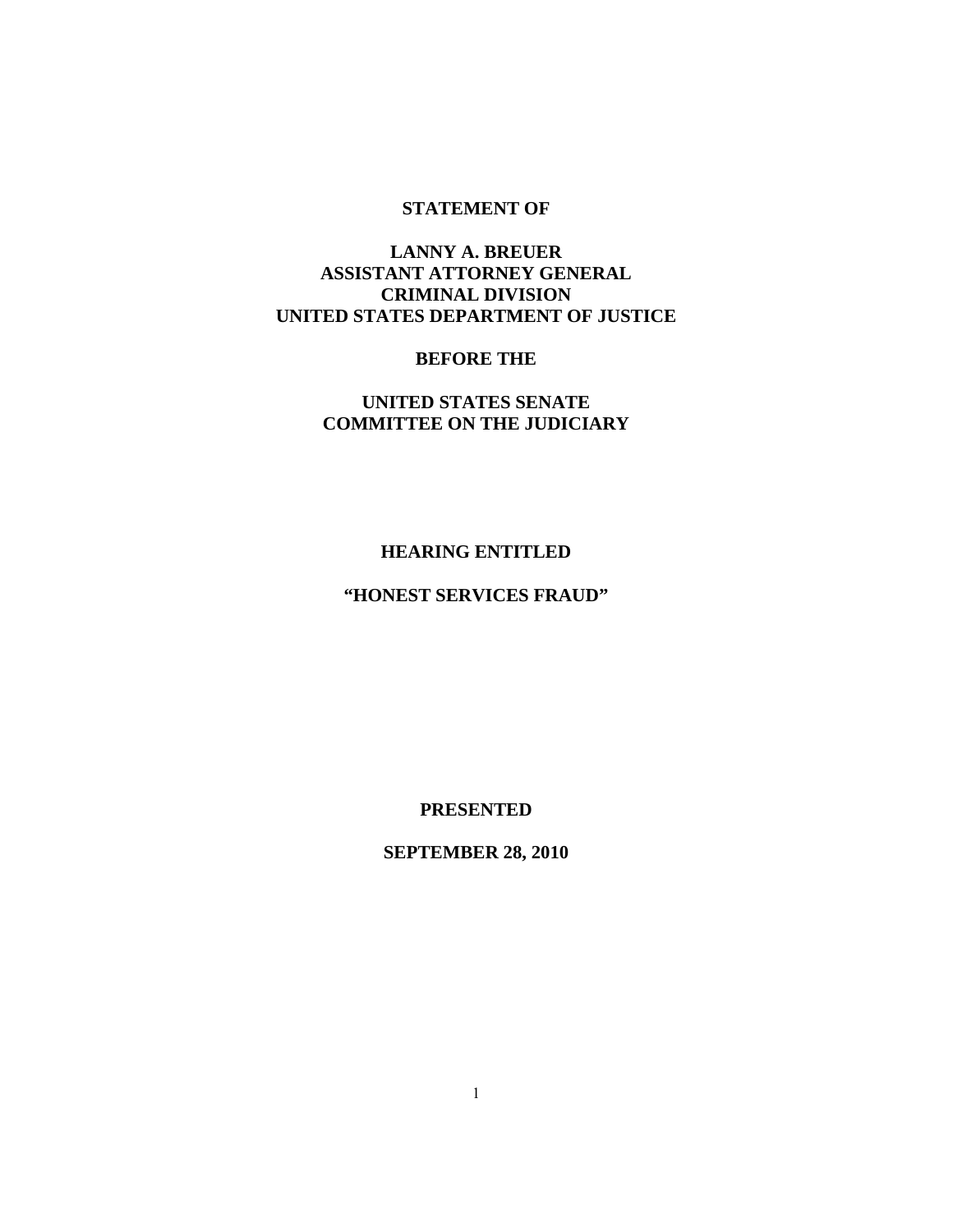Mr. Chairman, Senator Sessions, and distinguished Members of the Committee – thank you for your invitation to address the Committee and for giving me the opportunity to discuss the Department of Justice's views on the important topic of honest services fraud.

#### **Introduction**

 I am privileged to represent the Department of Justice at this hearing and to lead the Criminal Division's many exceptional lawyers, including those involved in the investigation and prosecution of fraud and public corruption. Protecting the integrity of our government institutions and our market place is among the highest priorities for the Department of Justice. Our citizens are entitled to know that their public servants are making decisions based upon the best interests of the citizens who elect them rather than for personal gain. Likewise, investors and shareholders are entitled to know that corporate officers and fiduciaries are acting in the investors' and shareholders' best interests and not attempting to secretly benefit themselves.

 The Department of Justice is committed to using all available tools in our effort to combat fraud and corruption in the public and private sectors. Our enforcement efforts, which employ a number of different federal statutes, remain active and successful. However, one of the tools that we have relied upon for more than two decades was significantly eroded as a result of the Supreme Court's recent decision in *Skilling v. United States.* In *Skilling*, the Supreme Court held that the honest services fraud statute, 18 U.S.C. § 1346, applies only to bribery and kickback schemes, and not in situations involving undisclosed self-dealing by a public official or private employee. In short, the *Skilling* decision removed a category of deceptive, fraudulent, and corrupt conduct from the scope of the honest services fraud statute and placed that conduct beyond the reach of federal criminal law. The Department believes that the Court's decision has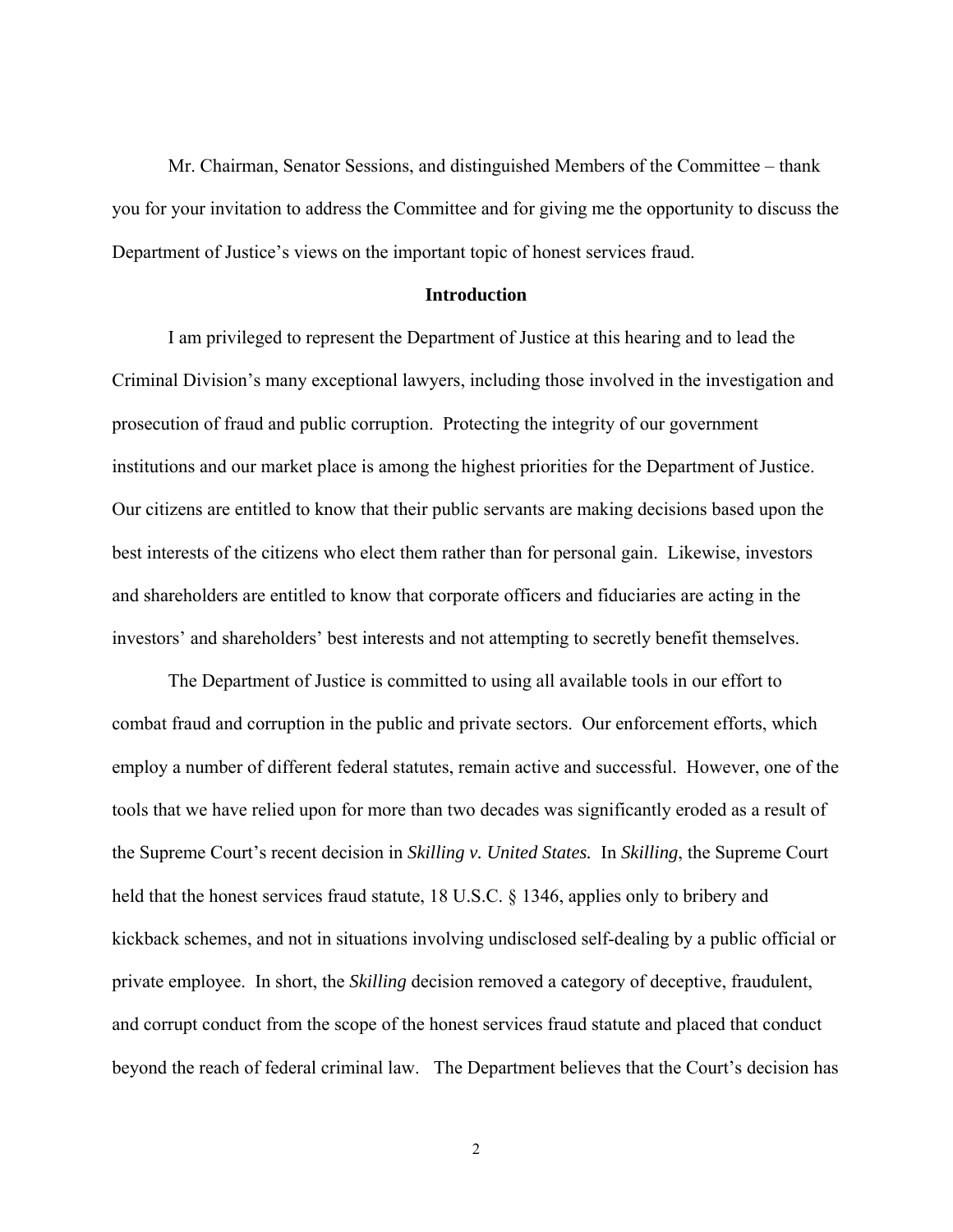created a gap in our ability to address the full range of fraudulent and corrupt conduct by public officials and corporate executives, and we urge Congress to pass legislation to fill the void.

 In my testimony today, I would like to describe for the Committee the importance of honest services fraud prosecutions, the impact of the *Skilling* decision on our ability to combat fraud and corruption, and the need for legislation to fill the gap created by the Supreme Court's decision.

#### **BACKGROUND**

 For decades, federal prosecutors used the mail fraud and wire fraud statutes – 18 U.S.C. §§ 1341 and 1343 – to reach not only crimes aimed at depriving victims of money or property, but also schemes designed to deprive citizens of the honest services of public and private officials who owe them a fiduciary duty of loyalty. The two core examples of honest services fraud had always been public officials and corporate officers (1) accepting bribes or kickbacks, or (2) engaging in undisclosed self-dealing. Such schemes did not always cause a tangible loss of money or property to the victims. Instead, the harm was to the integrity of the decisionmaking process itself.

 While other criminal statutes, such as those prohibiting bribery and extortion, have long been the primary tools used by federal prosecutors to attack corruption by public and corporate officials, the honest services theory of mail and wire fraud was used widely because corrupt individuals could be very creative, and the schemes that they devised included a wide range of dishonest conduct that was not always susceptible to definition as a bribe or extortion. For example, if a local health official were to refer citizens with disabilities to a housing facility owned by a third party in exchange for payments from that third party, the corrupt conduct is easily characterized as bribery. But imagine instead a situation where the local health official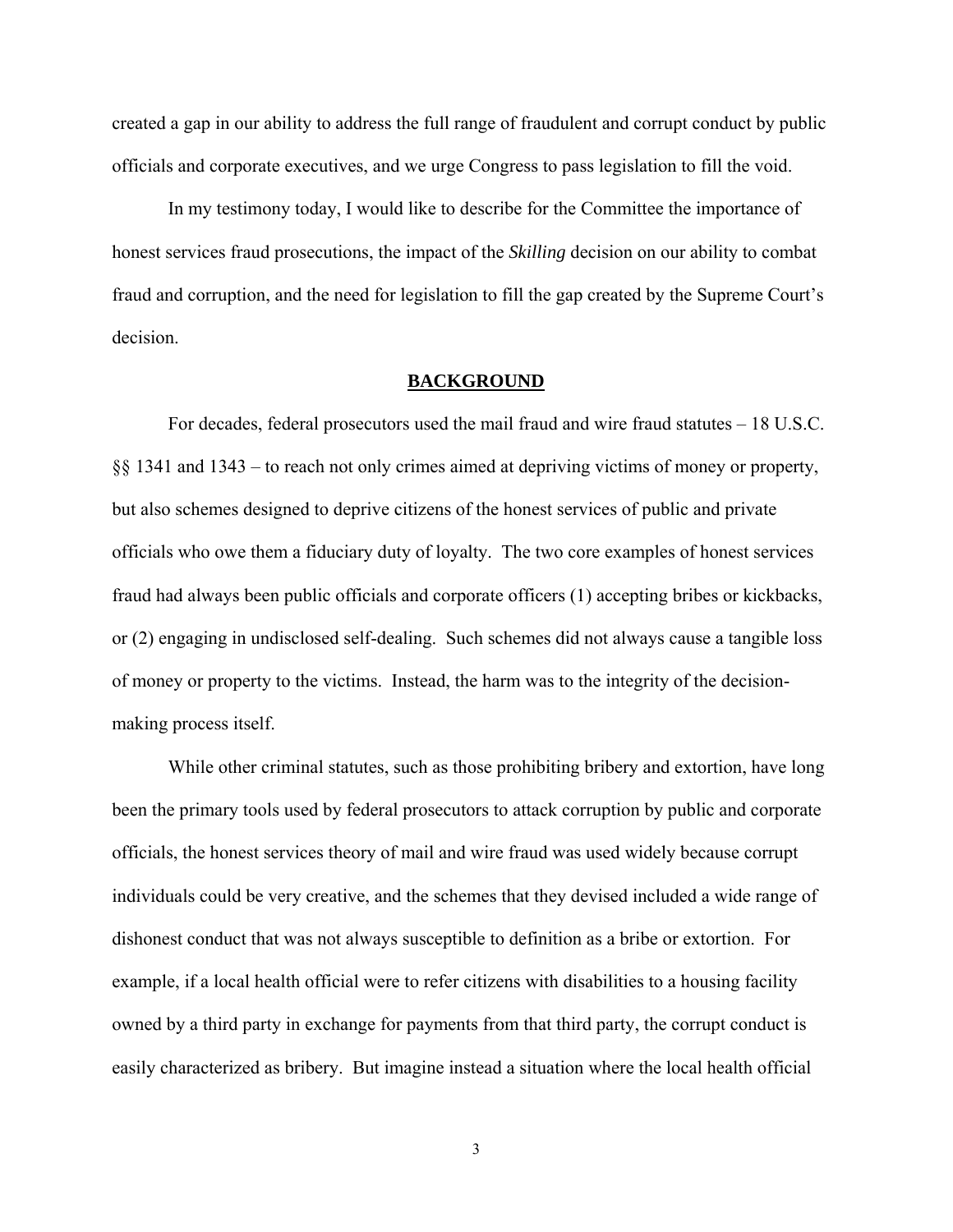profits by referring disabled citizens to a housing facility in which the official himself has a concealed ownership interest. This undisclosed self-dealing or concealed conflict of interest is not bribery, but is just as violative of the public trust. The honest services fraud offense provided prosecutors with a tool that could be used to attack corrupt conduct in all its diverse and creative forms.

 In 1987, however, in *McNally v. United States*, the Supreme Court held that the mail and wire fraud statutes did not cover honest services fraud schemes and instead applied only to schemes to deprive victims of money or property. Congress immediately recognized that the *McNally* decision created a gap in the Department's ability to address serious fraud and corruption, and acted quickly to bring honest services fraud within the scope of the mail and wire fraud statutes. In 1988, Congress enacted Section 1346, expressly providing that the mail and wire fraud statutes cover schemes "to deprive another of the intangible right to honest services."

 In the twenty-two years since the enactment of Section 1346, the Department of Justice has used the statute extensively to prosecute fraud and corruption in the public and private sectors. Hundreds of prominent defendants and public officials have been convicted using this statute, under both core theories of honest services fraud. To name just a few from recent years:

- Former Congressman William Jefferson was convicted in 2009 of honest services fraud for accepting bribes related to his efforts to influence foreign officials in obtaining contracts for a technology company.
- Former Congressman Robert Ney pleaded guilty in 2006 to honest services fraud conspiracy for taking official action on behalf of clients of Jack Abramoff in exchange for bribes, as well as for taking official action on behalf of a foreign businessman in exchange for over \$50,000 in gambling trips.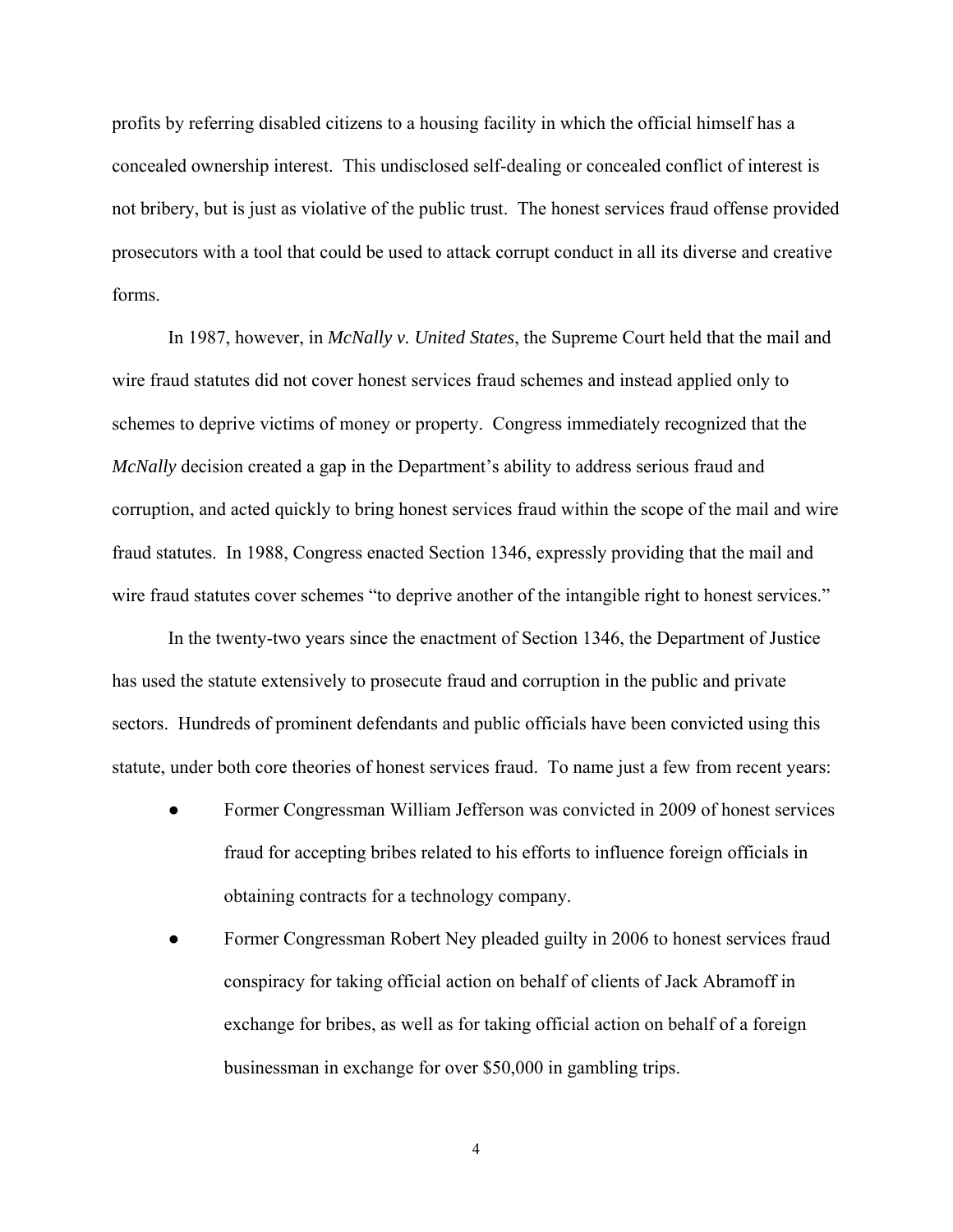- Former Lobbyist Jack Abramoff also pleaded guilty in 2006 to honest services fraud conspiracy for his role in orchestrating the bribery of Members of Congress, Congressional staffers, and Executive Branch officials.
- And former Illinois Governor George Ryan was convicted of honest services fraud for his actions while Secretary of State and Governor, when he steered contracts and leases to entities controlled or represented by his co-defendant and others in exchange for thousands of dollars in personal benefits to him and his family.

#### **THE** *SKILLING* **DECISION**

 For many decades, both before the *McNally* decision and under Section 1346, the two core forms of honest services fraud recognized by the courts remained the same: first, schemes involving bribery and kickbacks, and, second, schemes involving undisclosed self-dealing. In *Skilling*, the Supreme Court eliminated this entire second category of schemes from the reach of Section 1346, holding that the statute covers only bribery and kickback schemes, and not schemes involving undisclosed self-dealing.

 The impact of *Skilling* on pending investigations and our ability to bring criminal charges for certain types of corrupt conduct is significant. The Department's efforts in this area are robust. But by eliminating undisclosed self-dealing from the scope of the honest services fraud statute, the *Skilling* decision takes away one of the tools that the Department has heavily relied on to address corruption. Again, while I cannot comment on any investigations that have not led to criminal charges, I can assure you that the impact of *Skilling* is real, and that there is conduct that would have been prosecuted under the honest services fraud statute before *Skilling* that can no longer be prosecuted under the federal criminal law.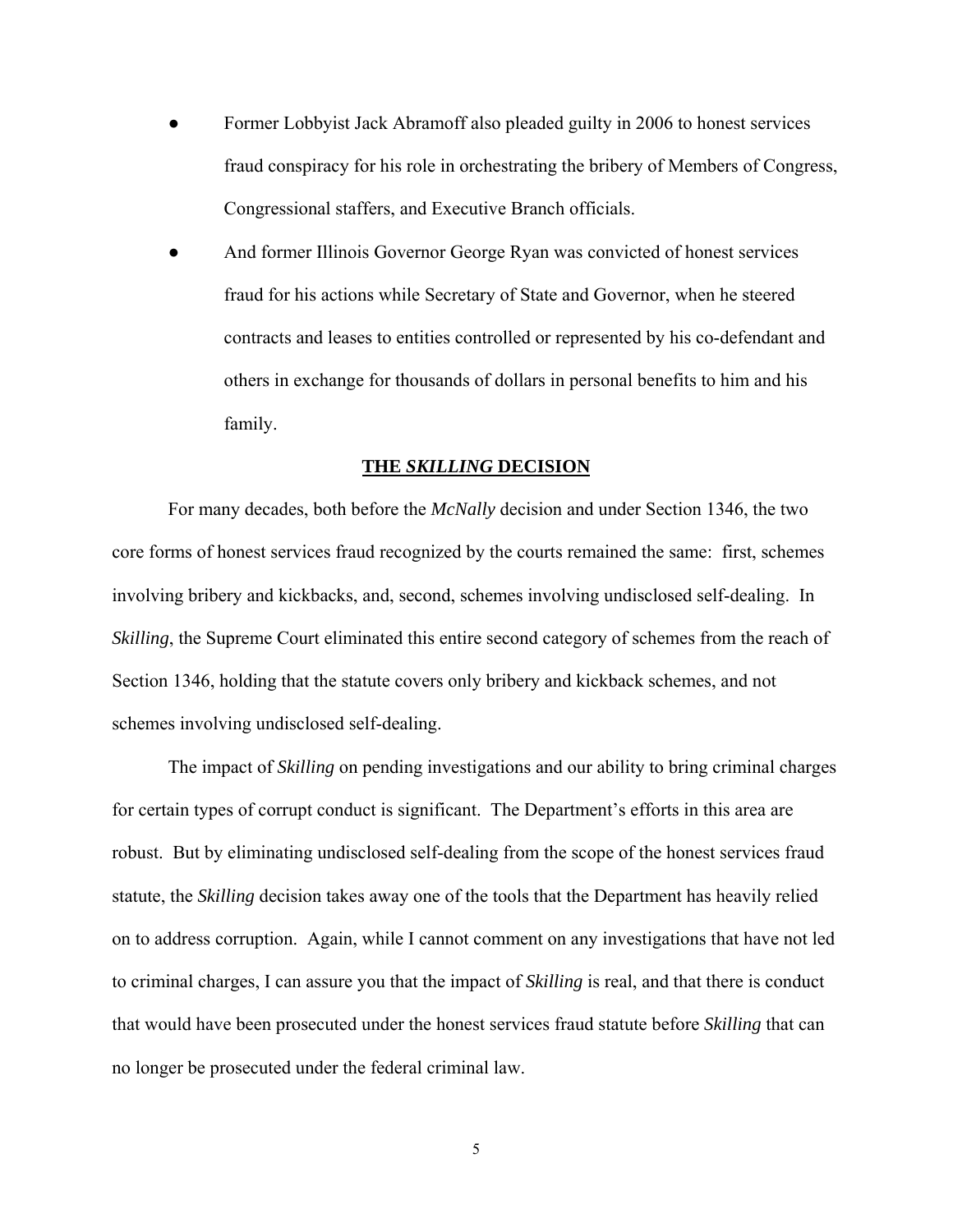As any prosecutor can attest, corrupt officials and those who corrupt them can be very ingenious, and, as we all know, not all corruption takes the form of bribery. For example, if a mayor were to solicit tens of thousands of dollars in bribes in return for giving out city contracts to unqualified bidders, that mayor could be charged with bribery. But if the same Mayor decides that he wants to make even more money through the abuse of his official position, he might secretly create his own company, and use the authority and power of his office to funnel City contracts to that company. Although this second kind of scheme is corrupt, and undermines public confidence in the integrity of their government, it is not bribery. Accordingly, after *Skilling*, it is no longer covered by the honest services fraud statute or any other federal statute.

#### **NEED FOR LEGISLATION**

 A public official who conceals his financial interests and then takes official action to advance those interests engages in behavior every bit as corrupt as if he accepts a clear bribe from a third party. The Department urges Congress to act quickly to restore our ability to prosecute individuals for this kind of undisclosed self-dealing. We recognize that Congress cannot remedy the problems caused by *Skilling* in regard to past conduct because of the *Ex Post Facto* Clause of the Constitution, but it can act to provide our prosecutors with an additional important tool to fight fraud and corruption in the future. We look forward to working with the Committee to insure that any legislative solution to fill the gap created by *Skilling* will not only cover the necessary ground, but also stand the test of time.

 The need for a statute focusing on the public sector is urgent because undisclosed selfdealing by public officials is the type of corrupt conduct that is most likely to fall outside the reach of any other statute. The Department therefore supports legislation that would restore our ability to use the mail and wire fraud statutes to prosecute state, local, and federal officials who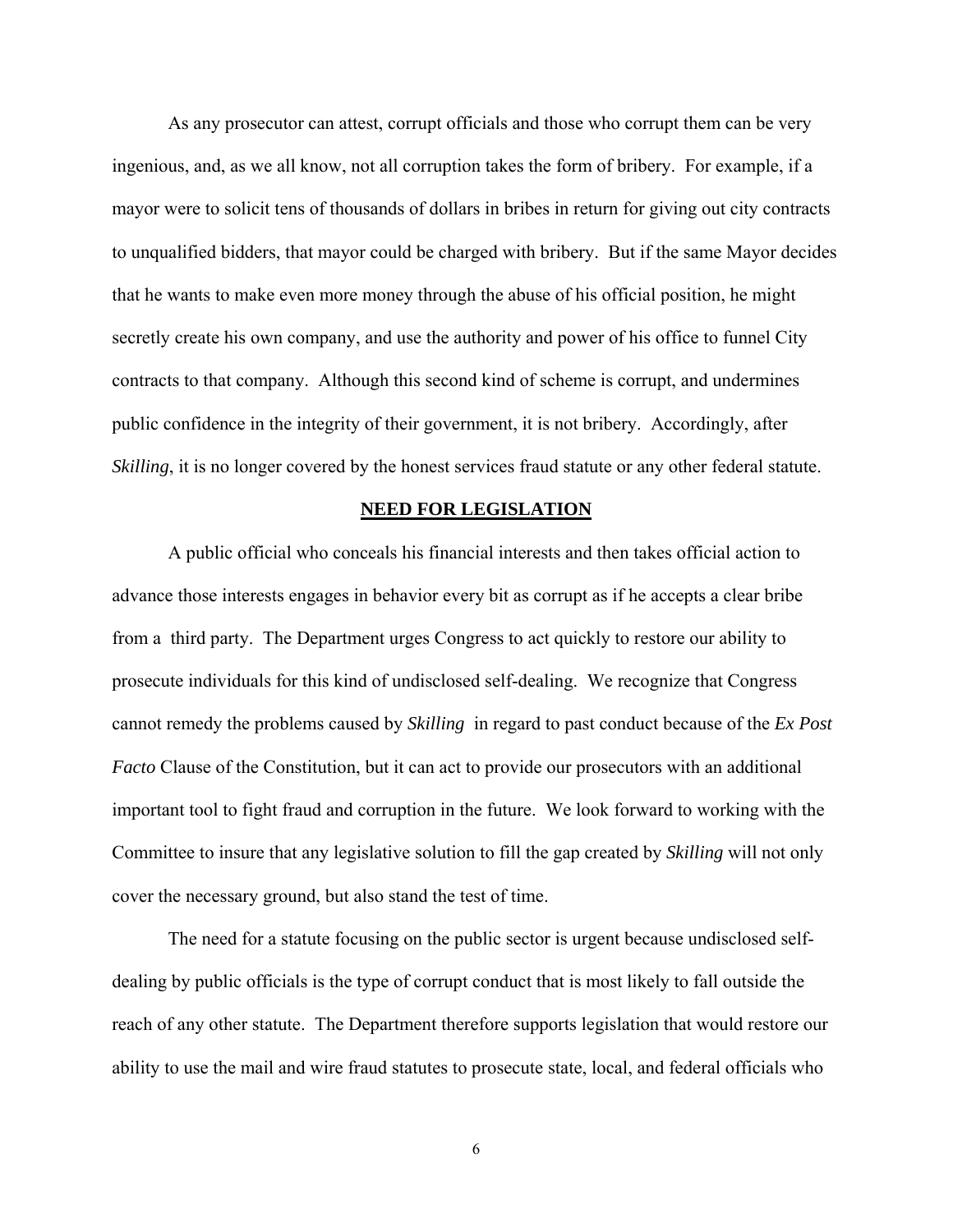engage in schemes that involve undisclosed self-dealing. Let me provide a few suggestions regarding such legislation:

 First, in order to follow the Supreme Court's direction in *Skilling* that any legislation in this area provide notice to citizens as to what conduct is prohibited, the statute should be clear and specific.

 Second, like Section 1346, the new statute should rely upon the mail and wire fraud statutes, which provide a reliable and well-established jurisdictional basis for prosecution, and would enable prosecutors to capture the full scope of an expansive criminal scheme in an appropriate criminal charge.

 Third, in order to define the scope of the financial interests that underlie improper selfdealing, the statute should draw content from the well-established federal conflict of interest statute, 18 U.S.C. § 208, which currently applies to the federal Executive Branch.

 Finally, the statute should provide that no public official can be prosecuted unless he or she knowingly conceals, covers up, or fails to disclose material information that he or she is already required by law or regulation to disclose. By requiring the government to prove both knowing concealment and a specific intent to defraud, there is no risk that a person could be convicted for a mistake or unwitting conflict of interest.

 We believe that legislation along these lines would restore our ability to address the full range of criminal conduct by state, local, and federal public officials, whether the corrupting influence comes from an outside third-party, or from the public official's concealment of his financial interests.

 The Department is also interested in working with the Committee on legislation to address corrupt private sector actors as well. For a number of reasons, crafting appropriate